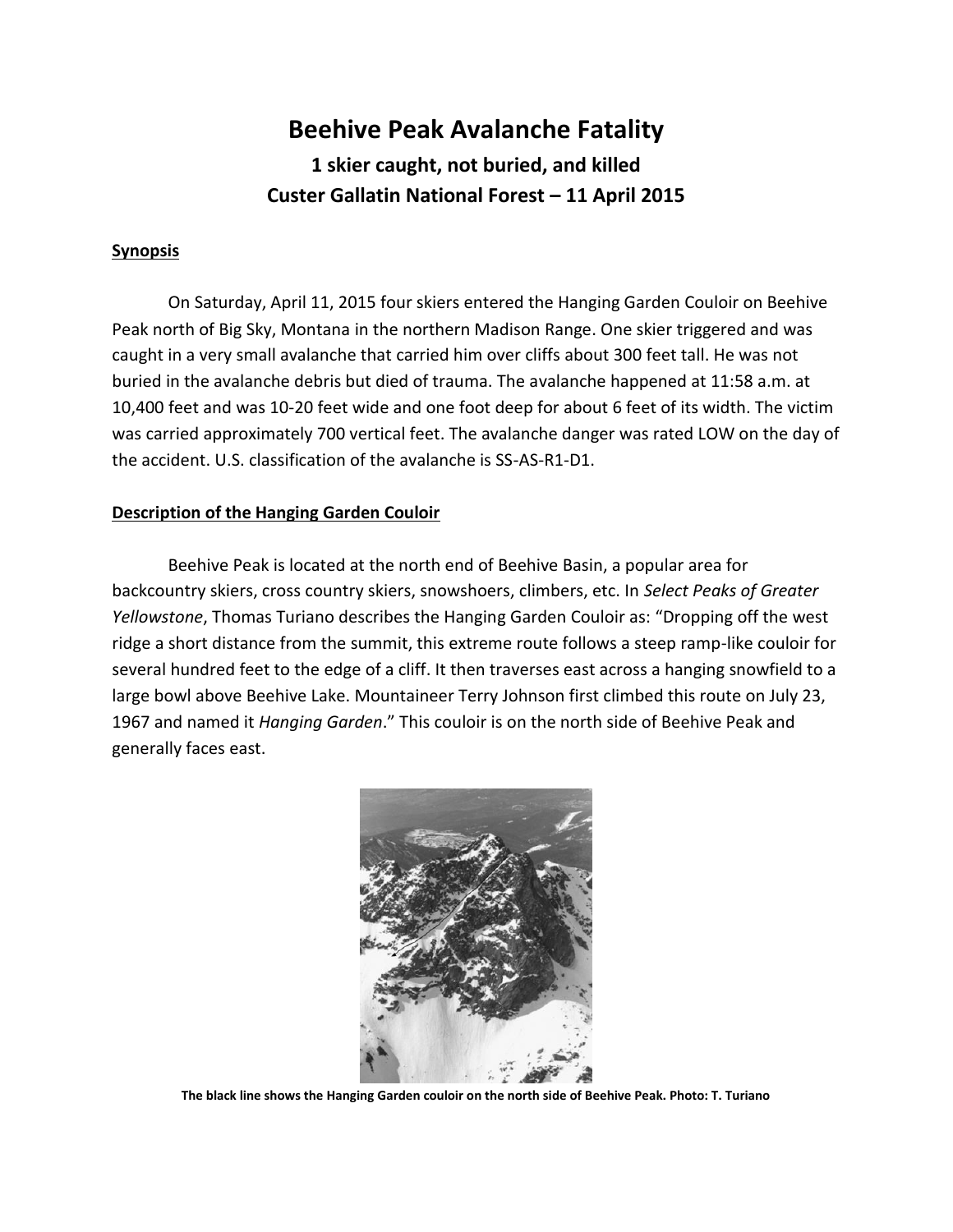#### **Weather**

Weather data for this location come from the Timberline station at the Yellowstone Club approximately 8.5 miles to the SSW. Precipitation (both snow and water) and air temperature are recorded at 9400 feet and winds are recorded on a ridge at 9800 feet. Recent [snowfall](http://www.mtavalanche.com/images/15/snow-depth-near-beehive) at this station was:

April 5 – 3.7 inches snow (0.38 inches water) April 6 – 3.7 inches snow (0.22 inches water) April 7 – 0 inches snow April 8 – 0 inches snow April 9 – trace of snow (0.02 inches water) April  $10 - 1$  inch snow (0.01 inches water)

[Air temperatures](http://www.mtavalanche.com/images/15/air-temperature-near-beehive) generally ranged from the upper 30's F to the teens and 20's F. [Winds](http://www.mtavalanche.com/images/15/winds-near-beehive) were averaging 10-25 mph from the SW and SSW on April 5 and 6. Much calmer winds on April 7, 8, 9, 10 from the N began increasing on the morning of April 11 from the SW and SSW reaching sustained winds speeds of 35 mph with gusts of 54 mph.



**Graph showing average winds at 9800 feet at the Yellowstone Club, 8.5 miles SSW. Click on the image for a link the full size version.**



**Graph showing total snow depth at 9400 feet at the Yellowstone Club, 8.5 miles SSW. Changes in snow depth show snow fall amounts. Click on the image for a link to the full size version.**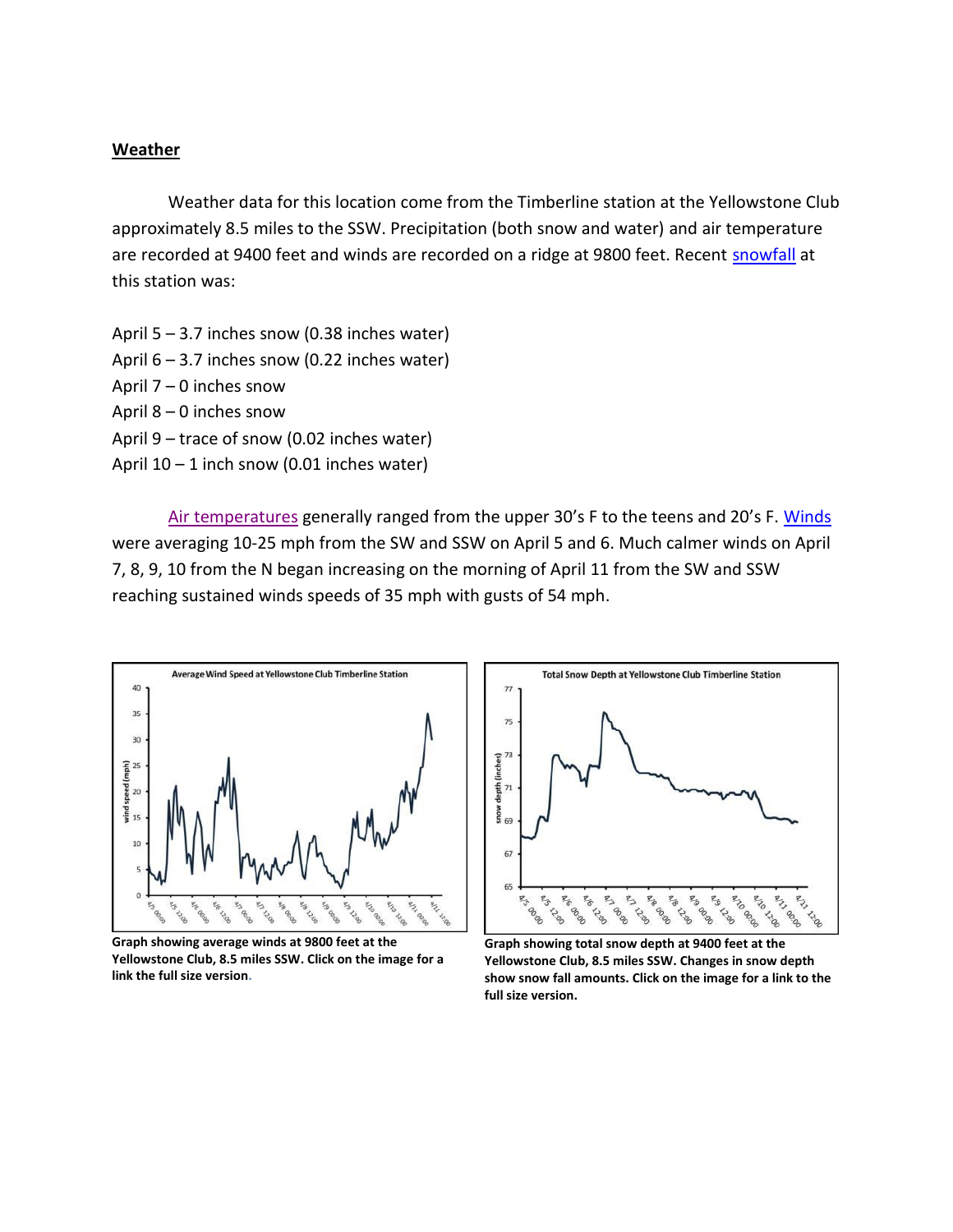#### **Snowpack**

Members of the victim's party reported a very hard ice crust on south, east, and west aspects the morning of the accident. They found dry snow on the north side of Beehive Peak in the Hanging Garden Couloir. This snow was soft and did not appear to have been deposited or affected by wind. They noticed old ski tracks in the narrow, upper portion of the couloir, but these tracks were not visible near the location of the avalanche. In hindsight, they were presumably covered with wind-blown snow. Surface snow at the location of the avalanche was soft and not an obvious wind slab. A different group of skiers looked into this couloir (but did not ski it) on April 9 and observed fresh ski tracks indicating that another group had recently skied the couloir.



**View from the top of the Hanging Garden Couloir on April 9. Photo: D. Lennon**

At Lone Mountain on the morning of the accident, the Big Sky Ski Patrol observed southwest winds of 40-55 mph that "managed to move some snow around, primarily in the fans of gullies and couloirs and up underneath cliffs where spin drifting was ever present." They triggered only one avalanche the day of the accident. It was six inches deep and 15 feet wide and located underneath cliffs on an east-northeast aspect near 10,200 feet. The only other reported [avalanche activity](http://www.mtavalanche.com/images/15/skier-triggered-soft-slab) in the backcountry had been near Cooke City, MT early in the week.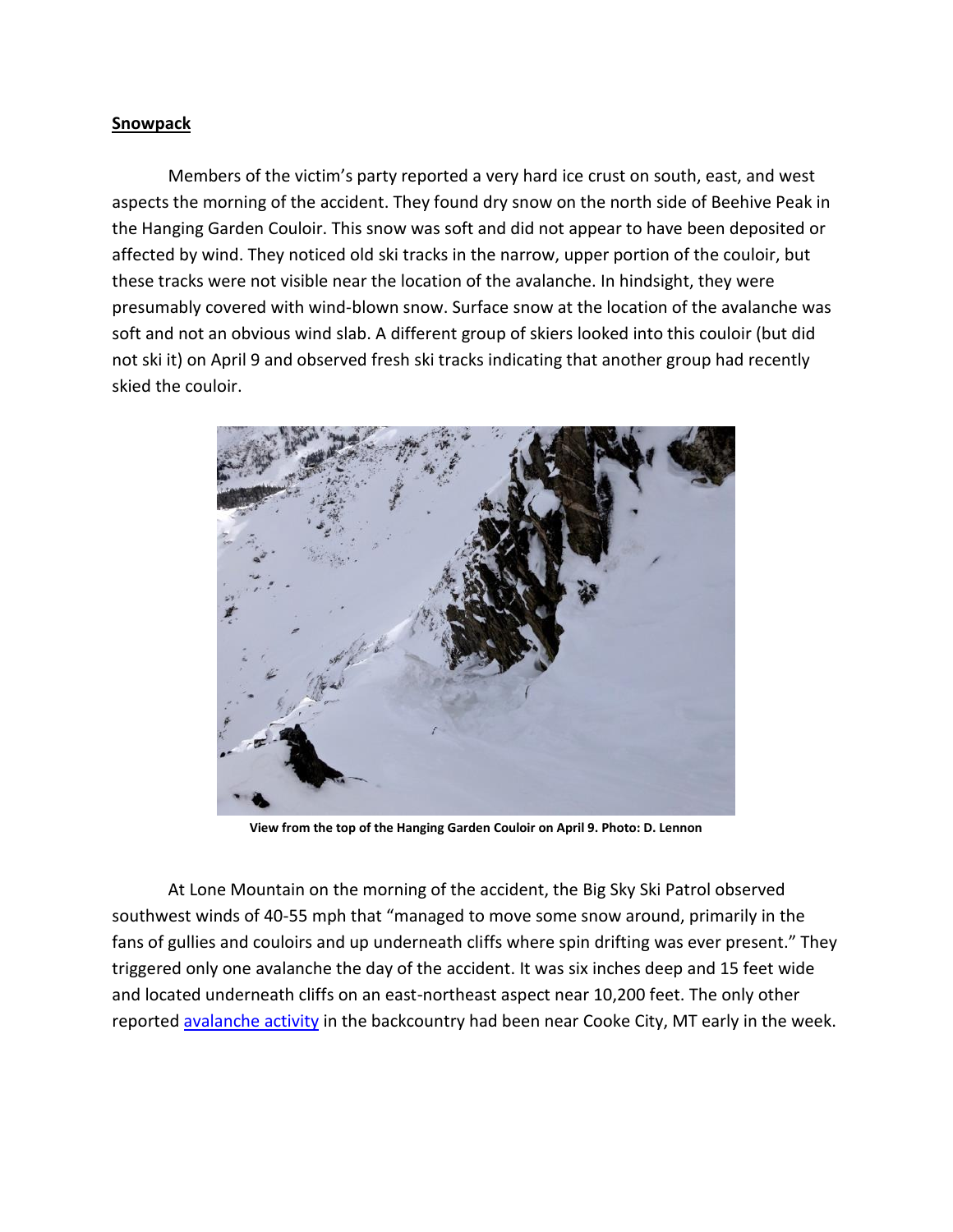## **Avalanche**

The group climbed Beehive Peak via the Southwest Couloir popularly known as the  $4<sup>th</sup>$  of July Couloir and entered the Hanging Garden Couloir from the top. Their main concern was the wind which had just started to increase as they neared the top. They did not observe any wind loading in the couloir. Winds appeared to be "swirly" rather than from a constant direction. They descended the couloir a very short distance on foot to assess snow and avalanche conditions, then returned to the top to start their ski descent.



**Arrows indicate the ascent route on the south face of Beehive Peak used to access the Hanging Garden Couloir.**

They descended the upper, very narrow section one at a time and regrouped under a rock face on skier's right where the couloir widens. The victim began skiing the next section first, intending to pull into a small notch in the rocks from where he could take pictures of others skiing the couloir. As he neared the notch he triggered the avalanche in the middle of his turn with his skis pointed downhill. He was a very strong skier, and members of his group felt that if the avalanche had broken at any other moment he might have skied off it or self arrested.

He was quickly swept down the couloir, out of sight and over a rock face about 300 vertical feet tall. He came to rest several hundred vertical feet above Beehive Lake. His partners descended to him in a minute's time. He was not buried but was not breathing and had no pulse. Based on this information and the mechanism of injury, they determined that he was deceased. After about 15 minutes, they climbed a slope to the east of the couloir. At the ridge top, they called 911 before descending into Beehive Basin towards the trailhead.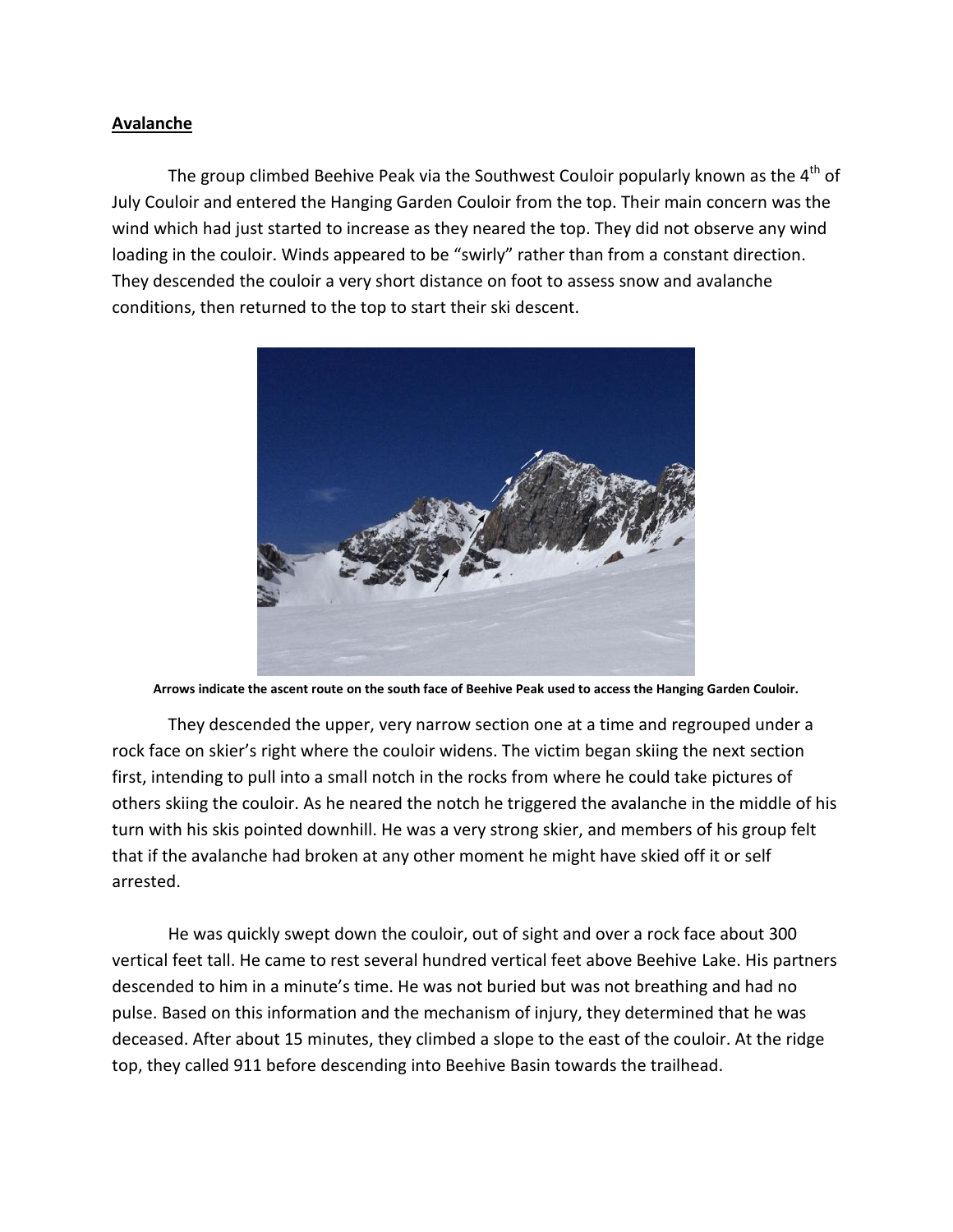

**Avalanche crown seen on Monday, April 13. Click on photo for full size image.**



**Overview of accident scene. Click on photo for full size image.**



**The problem with this terrain is that an avalanche or a fall carries you over this cliff face. Click on photo for full size image.**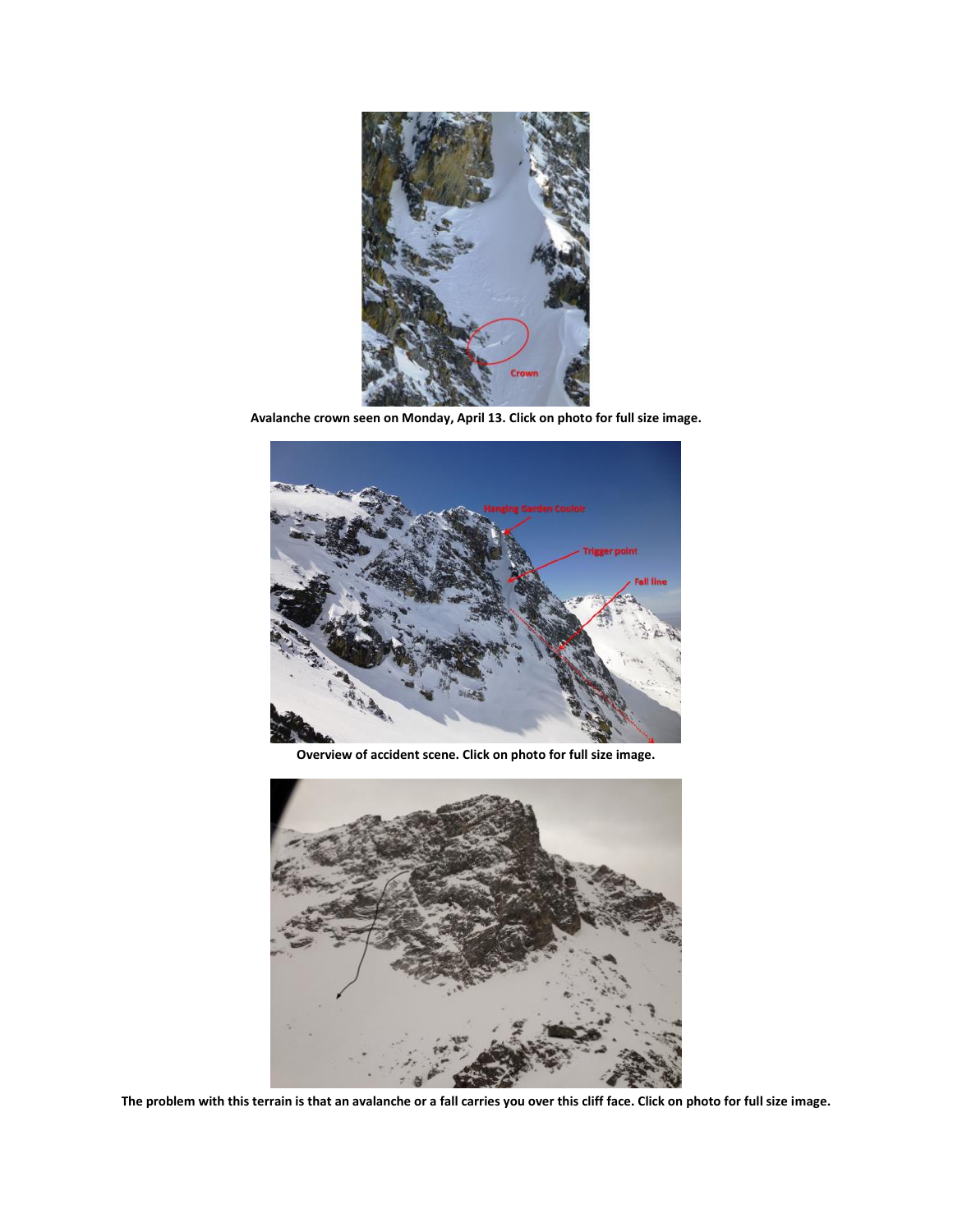## **Search and Rescue**

Gallatin County Search and Rescue (GCSAR) was notified at 13:30 and recovered the victim with a helicopter at 16:00.

## **Conclusion**

In many accidents there are often one or several things that stand out in hindsight as errors or obvious missed clues. In this accident there is nothing. The issues in this accident are a matter of balancing different risks. The terrain does not allow for anything to go wrong, whether an avalanche, binding failure, or losing control.

This accident could easily have been a ski mountaineering accident instead of an avalanche accident had something else gone wrong. The difficulty in ski mountaineering is choosing a day when the snow surface is soft to limit fall potential yet safe in terms of avalanches. It is easier to make a controlled descent in soft snow versus hard, icy snow. This group carefully evaluated conditions and reduced their risk of avalanches to the lowest possible level, but some amount of residual avalanche risk always remains. The only way to reduce the avalanche risk to zero would be to wait until the snow is hard and icy, but those conditions present another set of problems in such steep terrain. This couloir is a dangerous ski descent for many reasons besides avalanches.

This group did everything right and the only thing they could have done differently was to not go there in the first place.

- They had been watching the weather and reading the avalanche advisory for weeks prior to this accident.
- They noted increased winds but the snow on all other aspects was capped by a hard ice crust which limited the snow available for winds to transport.
- They descended the couloir a very short distance on foot to determine if the couloir had been affected by the wind or had received wind-blown snow and it appeared free of wind affect.
- Even while skiing they continued watching for fresh wind slabs and there did not appear to be one present until the avalanche was triggered.
- They skied one at a time and chose appropriate safe zones.